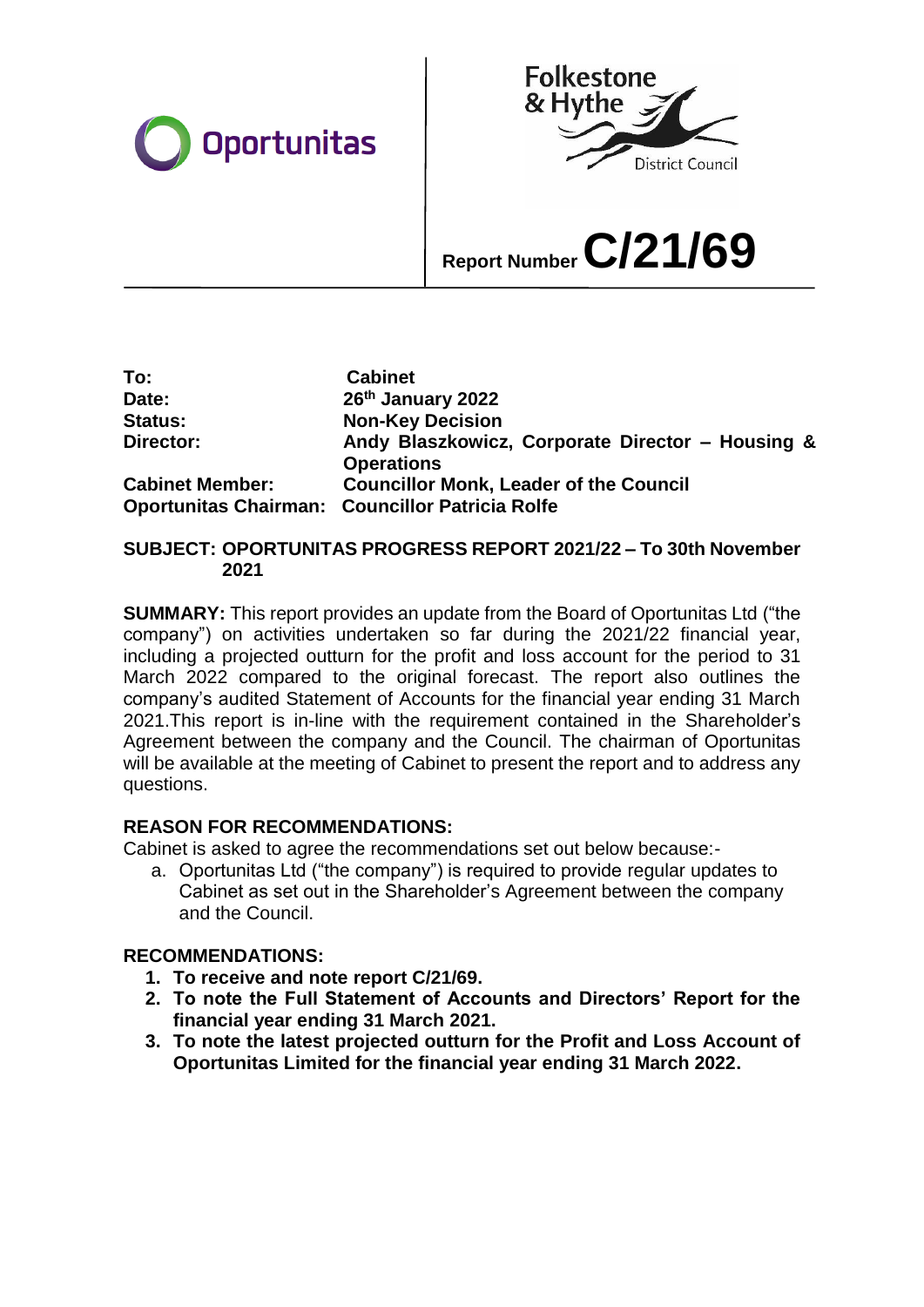#### **1. BACKGROUND**

- 1.1 The report sets out the company's current progress in 2021/22 in relation to its investments and trading activity and is a requirement of the Shareholder's Agreement between the company and the Council.
- 1.2 The report provides a financial update for the current year including an initial projected outturn for the company's profit and loss account for the financial year ending 31 March 2022 compared to the original forecast for the year which was set as part of the current approved Business Plan. The financial update also provides the latest position regarding the company's expenditure and funding for the acquisition of residential properties at the Royal Victoria Hospital (RVH) site in Folkestone.
- 1.3 The report also sets out the company's audited Statement of Accounts for the financial year ending 31 March 2021 and outlines the changes from the provisional outturn position reported to Cabinet on 23 June 2021 (minute 10 refers).

# **2 INVESTMENT PORTFOLIO UPDATE**

#### **2.1 Property Portfolio**

2.1.1 The company's current property portfolio consists of 56 residential units and 1 commercial unit is summarised in the table below:

| <b>Address</b>                      | Units | <b>Type</b>         |
|-------------------------------------|-------|---------------------|
| Walter Tull Way, Folkestone         | 5     | 2 x 1 bed units     |
|                                     |       | 2 x 2 bed units     |
|                                     |       | 1 x 3 bed unit      |
| 2 Grove Terrace, Dover Road,        | 1     | 1 x 4 bed unit      |
| Folkestone                          |       |                     |
| 15 Grace Hill, Folkestone           | 5     | 5 x 1 bed units     |
| 15 Grace Hill, Folkestone           | 1     | 1 x commercial unit |
| 82 - 84 Leyburne Road, Dover        | 8     | 8 x 2 bed units     |
| 19 Castle Hill Avenue, Folkestone   | 10    | 9 x 1 bed units     |
|                                     |       | 1 x 2 bed unit      |
| 84 Sidney Street, Folkestone        | 4     | 3 x 1 bed units     |
|                                     |       | 1 x 2 bed unit      |
| 1 Claremont Road, Folkestone        | 5.    | 5 x 1 bed units     |
| 10<br>Radnor Park Avenue,           | 18    | 15 x 2 bed units    |
| Folkestone (Royal Victoria Hospital |       | 3 x 1 bed units     |
| $-$ Phase A)                        |       |                     |
| <b>Total</b>                        | 57    |                     |
|                                     |       |                     |

2.1.2 All properties at the time of writing this report are currently tenanted with the exception of one unit undergoing repairs at Leyburne Road in Dover and one new unit being marketed within Phase A of the Royal Victoria Hospital development in Folkestone. Where vacancies have occurred the company's agents have worked hard to minimise void periods. The company uses Smith Woolley as its main managing agent for the property portfolio. However, two properties at Walter Tull Way remain being managed by Reeds Rains as it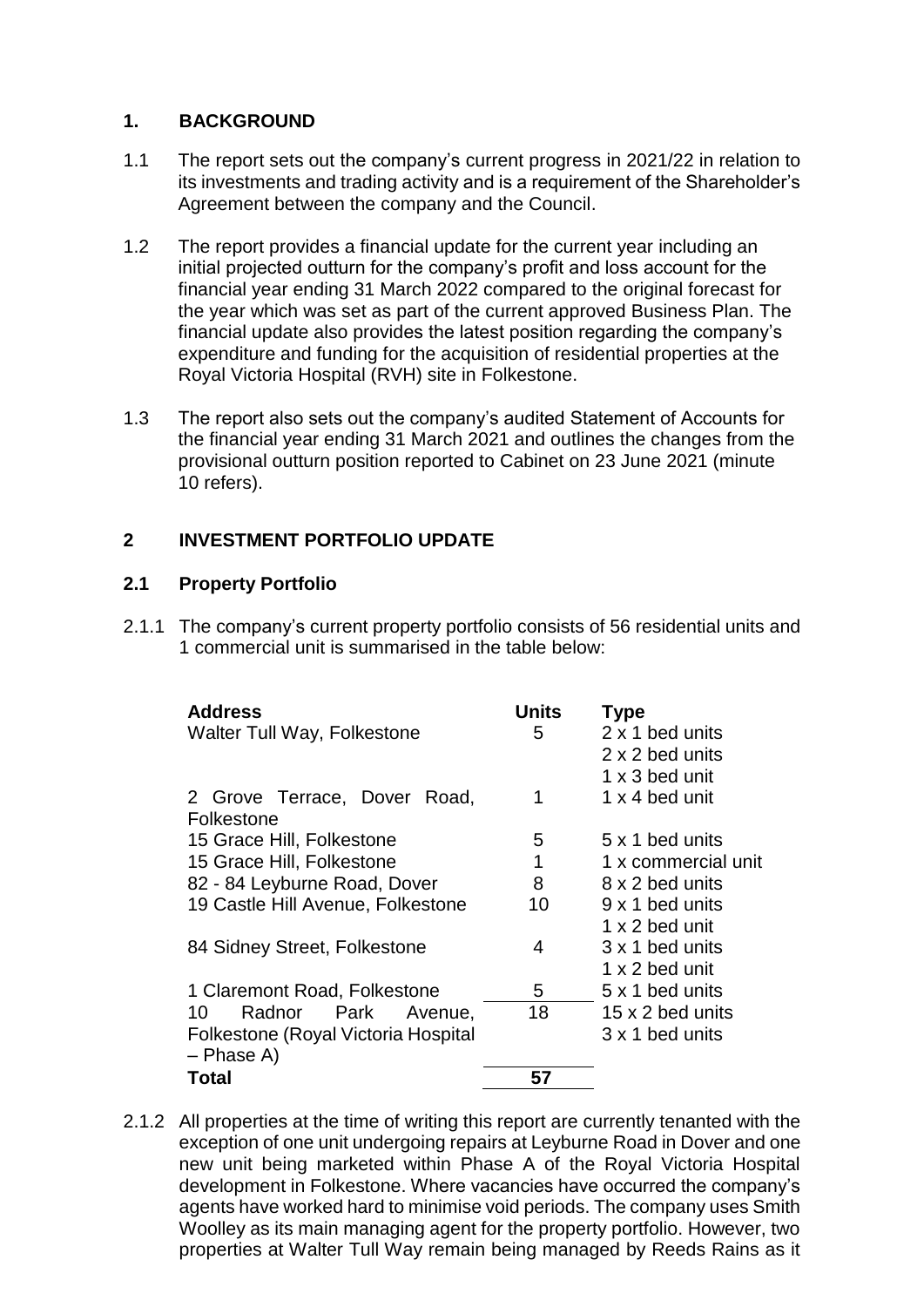would not be advantageous for Oportunitas to alter this agreement at this time. Management of all the assets within the company will, however, be kept under regular review.

2.1.3 In the aftermath of compliance issues identified at East Kent Housing for the Council's housing stock, the company introduced a property safety register to document key areas of safety compliance across its property portfolio including, but not limited to, gas, fire, electrical and legionella. The register is continually reviewed with both managing agents and then shared with members of the board on a monthly basis. The November 2021 position of the register identifies no compliance issues within the portfolio.

#### **2.2 Tenant Rental Arrears**

2.2.1 At 31 October 2021 the property portfolio has tenant rental arrears of £21,213 for its property portfolio, a reduction of £939 from the value at 31 July 2021 of £22,152 reported to Cabinet on 20 October 2021 (minute 37 refers). In summary, the arrears are summarised as follows:

|                         | <b>Number</b> | Amount $(E)$ |
|-------------------------|---------------|--------------|
| Former tenants          |               | 8 447        |
| <b>Existing tenants</b> |               | 12,766       |
| <b>Total</b>            |               | 21.213       |

2.2.2 The company continues to be actively engaged with the managing agent to reduce the arrears for the existing tenants through agreed repayment plans, however, there are two cases where repayment plans have not been adhered to and the company has commenced proceedings against the guarantor of one former tenant to recover their arrears of £7k plus costs and in the case of another tenant with rent arrears of over £8k it may now be necessary to commence eviction action against them. All recovery action for rental arrears is undertaken in accordance with the company's Debt Management Policy.

# **2.3 Royal Victoria Hospital**

- 2.3.1 The company completed its purchase of Phase A of the Royal Victoria Hospital development comprised of 18 high quality units at the end of October 2021. The site has been subjected to quarterly inspections throughout this phase of the project from an appropriately qualified member of the Council's estates team to document the project's development progress to provide technical assurance and to ensure the company is satisfied with the works before contractual tranche payments are released against an agreed schedule. Progress updates and photos from site inspections have also been presented to board members on a quarterly basis. A further condition survey of the building will be undertaken by a member of the Council's estates team in the summer 2022 with findings reported to the board.
- 2.3.2 Prior to the building being occupied by tenants, all elected members were invited to attend a site visit in mid-November 2021 hosted by the Chairman of the company, the developer and Smith Woolley to provide the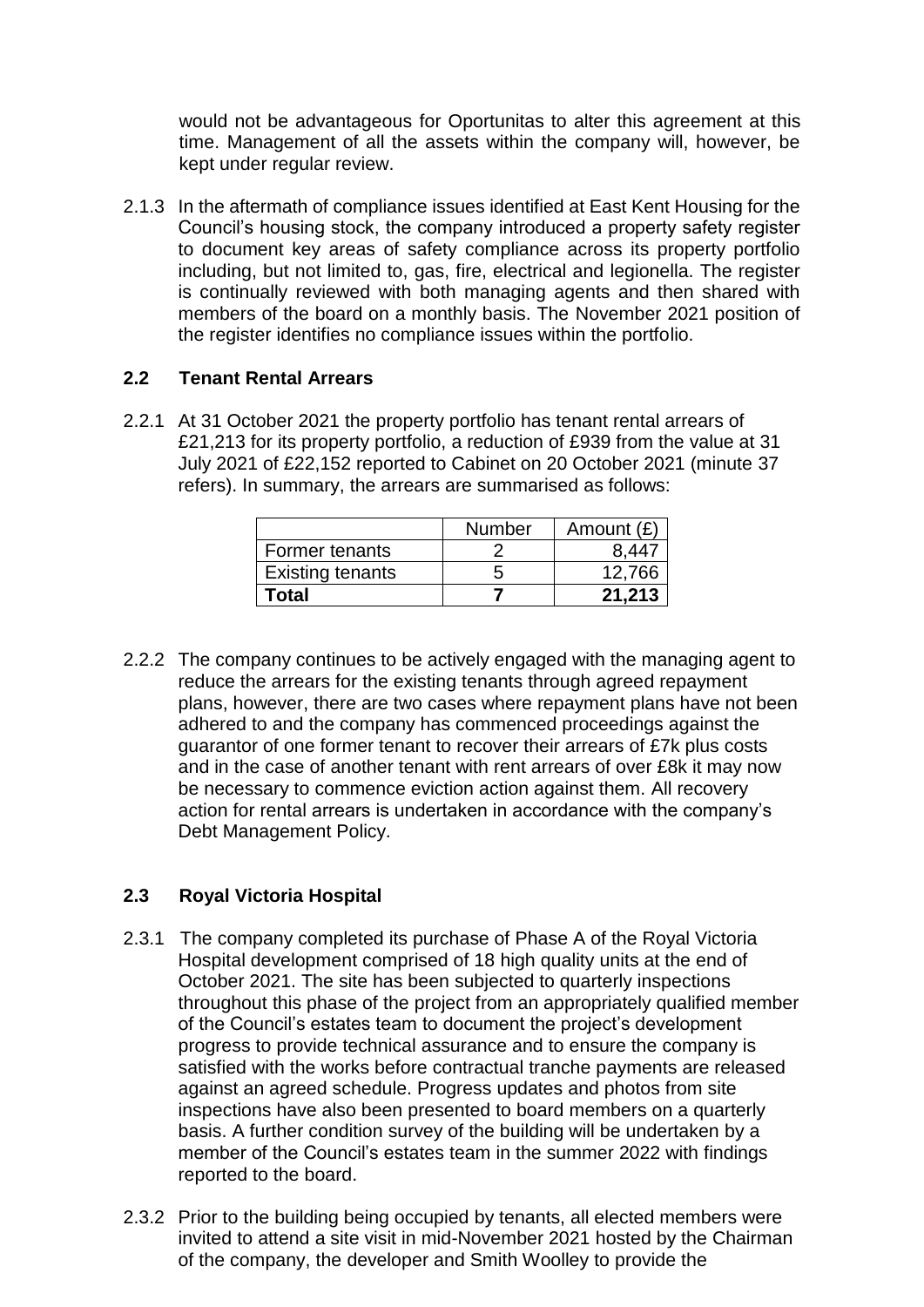opportunity for members to have a look at examples of the newly completed units.

- 2.3.3 The 18 units have been marketed through a dedicated website and on social media to generate interest and two open weekends were hosted by Smith Woolley as the managing agent in mid-November 2021. The new units have been positively received within the local market and at the time of writing this report in December 2021, a total of 17 out of 18 units have been occupied at the agreed market rental prices to produce an overall rental yield of 6.7% for the company.
- 2.3.4 The company's focus now turns to the delivery of Phase B of the Royal Victoria Hospital, a newly developed block adjacent to the former hospital building of 19 units comprising of 17 x 2 bedroom and 2 x 1 bedroom apartments now due for completion in Autumn 2022 as opposed to Summer 2022 as stated in the company's current business plan due to construction delays associated with Phase A as a result of the pandemic. This phase of the development, like Phase A is subject to quarterly inspections by a qualified member of the Council's estates team. The latest inspection conducted in December 2021 highlights positive progress is being made with both foundation works and drainage being completed as well as the installation of some services and the first floor concrete columns.
- 2.3.5 To date the company has paid over £3.85 million in deposits and staged payments to the contractor, RVH Folkestone Limited, towards Phases A and B of the development. Further information regarding this is shown in the financial update later in this report.

# **2.4 84 Leyburne Road – Disposal of Land**

2.4.1 Following Cabinet agreement in June 2021 to the company's proposal to sell the garage site at 84 Leyburne Road, Dover (Report ref: C/21/12), the agreed sale of the site continues to be progressed by the legal team with further clarification being sought from the buyer's solicitors on the 'right of way' access required to be granted over the company's retained land and how a wall that currently runs over the garage and joins on to the house (84 Leyburne Road) will be separated once the sale completes.

#### **3. FINANCIAL OUTTURN TO 31 MARCH 2021**

3.1 The company's provisional financial outturn for the year ending 31 March 2021, subject to Audit, was considered by Cabinet on 23 June 2021. The Board considered and approved the company's audited statement of accounts at its meeting on 13 December 2021. A copy of the full Statement of Accounts and Directors' Report for the financial year ending 31 March 2021 is shown in **appendix 1** to this report. The actual Profit and Loss Account and Balance Sheet figures compared to the provisional outturn position are shown in **appendix 2** to this report. The main changes made to the audited outturn compared to the provisional position reported in June are outlined below.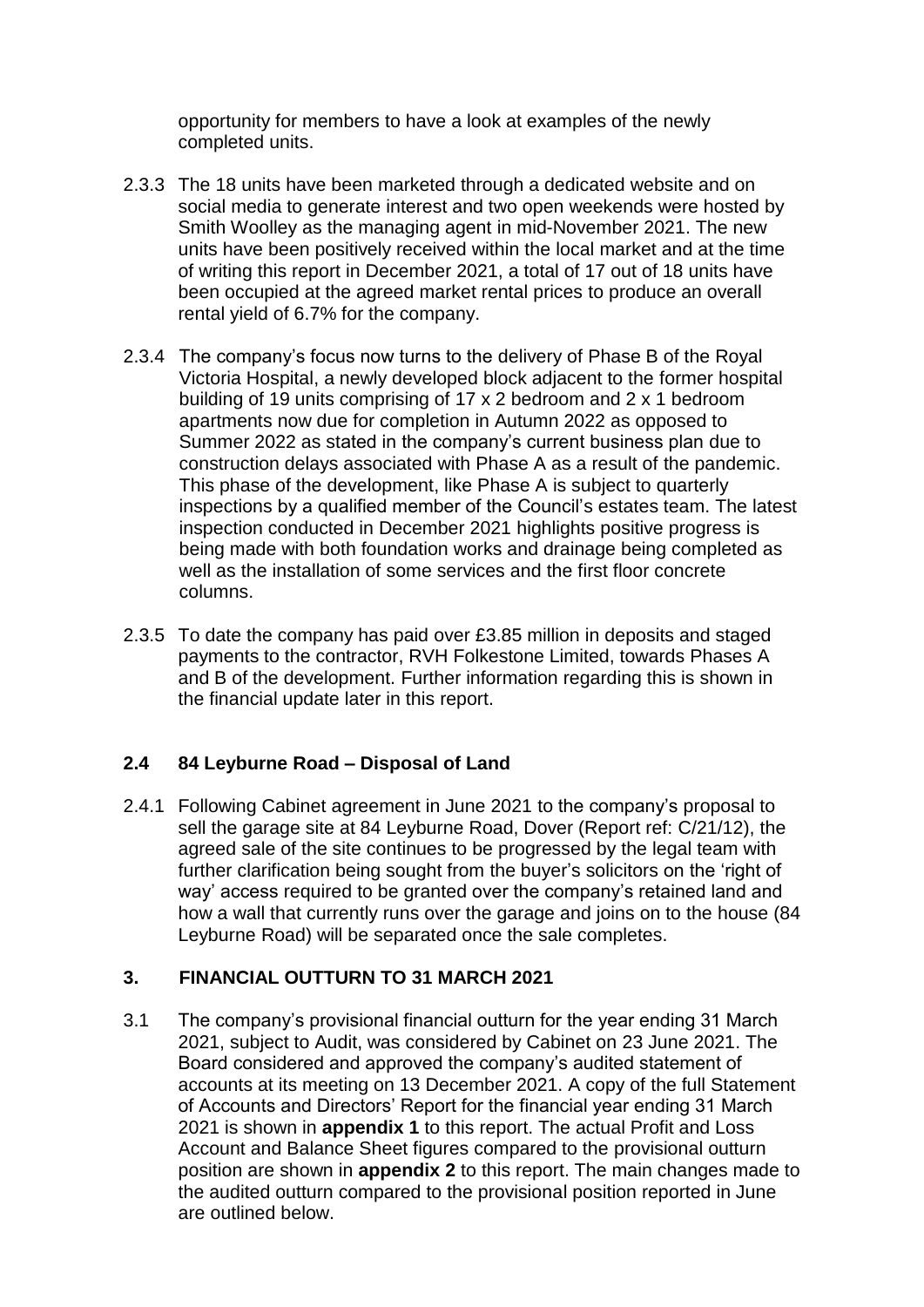3.1.1 **Profit and Loss Account** – Appendix 2 shows the profit after tax is £269,028, an increase of £82,526 compared to the provisional figure of £186,503. The reasons for this increase are;-

| Adjustment               |                                                                                            | Amount $(E)$ |
|--------------------------|--------------------------------------------------------------------------------------------|--------------|
| i)                       | Additional accrued rental income for cash<br>received in April 2021 relating to March 2021 | 6,123        |
| ii)<br><b>March 2021</b> | Minor reduction to creditor accruals at 31                                                 | 188          |
| iii)<br>liability        | Adjustment to deferred Corporation Tax                                                     | 76,215       |
| Total adjustment         |                                                                                            |              |

- 3.1.2 The deferred Corporation Tax liability is made against the company's profits resulting from its unrealised valuation gains on its investment property portfolio. A review of this identified a reduction in the tax liability of £76,215. Of this, about £60k related to an adjustment for prior financial years. The Auditor advised this is below the materiality threshold that would require the prior year's accounts to be restated. This means the actual deferred tax on profit for the year is a net credit of £11,054. Allowing for the adjustment, the company's cumulative deferred tax liability with HMRC at 31 March 2021 is £58,674. As no Corporation Tax is due to HMRC at this point there are no direct financial implications to the company from this adjustment.
- 3.1.3 **Balance Sheet** Appendix 2 shows the value of the company's net assets is £4,300,940, an increase of £82,526 compared to the provisional outturn figure of £4,218,414. The increase mirrors the adjustment for the company's increase in its profit after tax and is represented in the Profit and Loss Account Reserve shown on the Balance Sheet.
- 3.1.4 The Auditor advised that the stage payments made towards acquiring of both phases of the Royal Victoria Hospital scheme, totalling £2,502,050 as at 31 March 2021, should be classified as 'Investment Assets Under Construction' rather than shown as a capital debtor on the Balance Sheet. This is because there was a formal contract to acquire being in place at 31 March 2021 rather than the conditional agreement that was applicable at 31 March 2020.

#### 3.2 **Audit Opinion** – **It is pleasing to note the Auditor gave an unqualified opinion of the company's accounts for the financial year.**

3.3 The full Statement of Accounts has been submitted to Companies House as a matter of public record.

# **4. FINANCIAL UPDATE FOR 2021/22**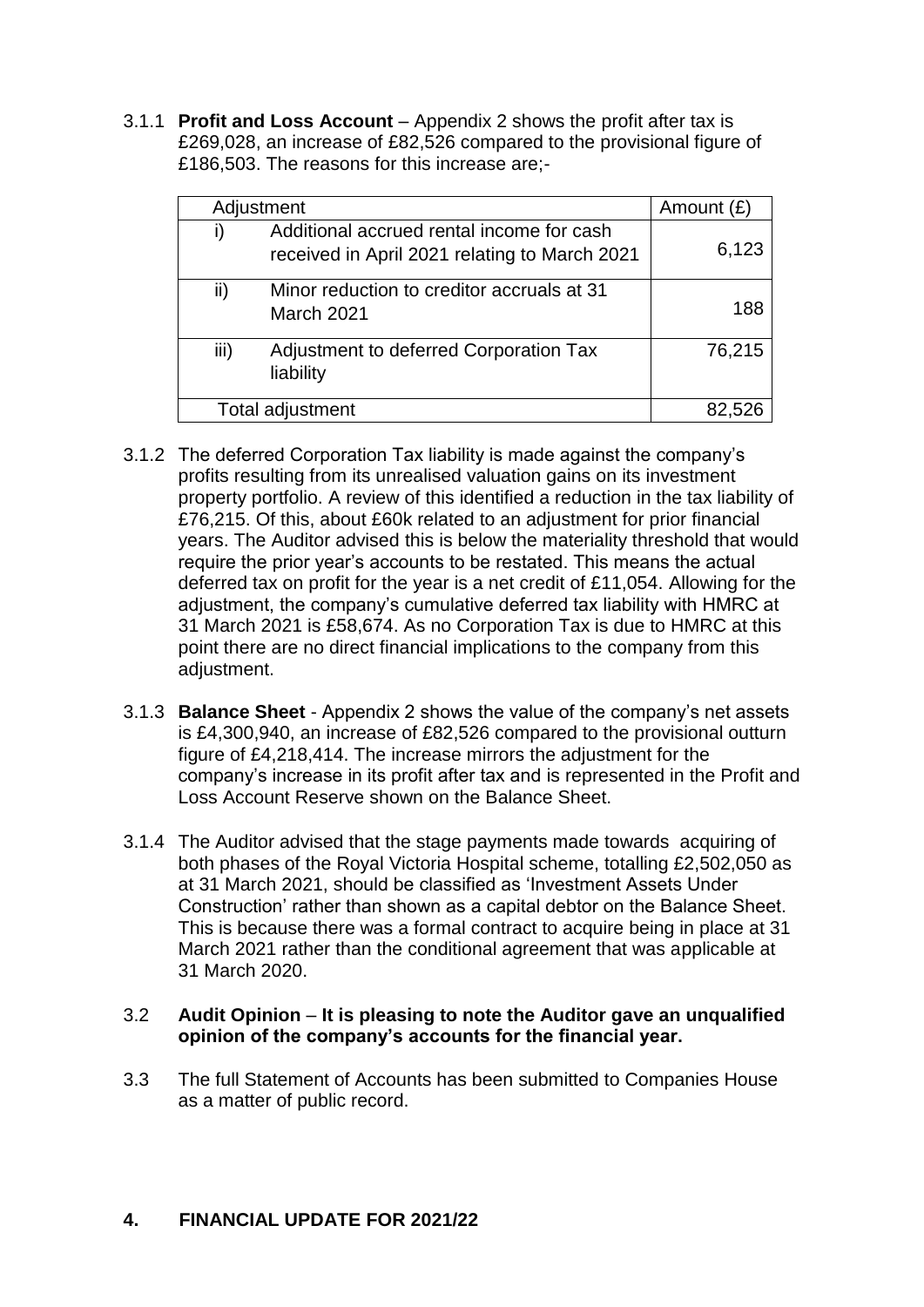- 4.1 The company's latest financial update for 2021/22 was reported to the Board on 13 December 2021 and a copy is shown in appendix 3 to the report. The update shows the latest projected outturn for the profit and loss account compared to both the original forecast and previous projection for the current financial year to 31 March 2022 together with an update on its investment in the RVH scheme.
- 4.2 In summary, the company's profit and loss account is projected to make an operating loss of approximately £60k for the year, an increase of £10k compared to the original forecast operating loss of £49k. The loss is about £20k more than previously projected to the Board on 23 September 2021. In summary, the main reasons for the projected increase in the operating loss are:

| Variances 2021/22 Forecast to Projected Outturn |                                                                                                                                                                                                                                              |      |
|-------------------------------------------------|----------------------------------------------------------------------------------------------------------------------------------------------------------------------------------------------------------------------------------------------|------|
| i)                                              | <b>Rental Income</b> – reduction mainly due to a delay in<br>the completion of phase 1 of the Royal Victoria<br>Hospital (RVH) scheme from August to November<br>2021                                                                        | (62) |
| ii)                                             | <b>Loan Interest –</b> the utilisation of the loan element of<br>the Council's funding to support the acquisition of<br>the RVH scheme has not been required as early as<br>originally anticipated mainly due to the delay to the<br>project | 53   |

- 4.3 It should be noted the profit and loss account excludes any change in unrealised property values. The company's property portfolio will be revalued as at 31 March 2022 ahead of finalising the accounts for the financial year.
- 4.4 The table below summarises the latest position for capital expenditure incurred on the RVH development:

|                    | Phase A   | Phase B   | Total     |
|--------------------|-----------|-----------|-----------|
|                    |           |           |           |
| <b>Agreed Sale</b> |           |           |           |
| Price              | 3,150,000 | 3,300,000 | 6,450,000 |
|                    |           |           |           |
| Paid to date       | 3,150,000 | 705,000   | 3,855,000 |
|                    |           |           |           |
| <b>Balance</b>     | Ω         | 2,595,000 | 2,595,000 |

- 4.5 Additionally, Stamp Duty Land Tax of £112,500 has been paid on completion of Phase A.
- 4.6 The funding of the capital expenditure incurred to date has been met from the proceeds of the Council's new equity investment in the company. The loan facility of £2.47m from the Council remains available and will be used towards completing the acquisition of the scheme.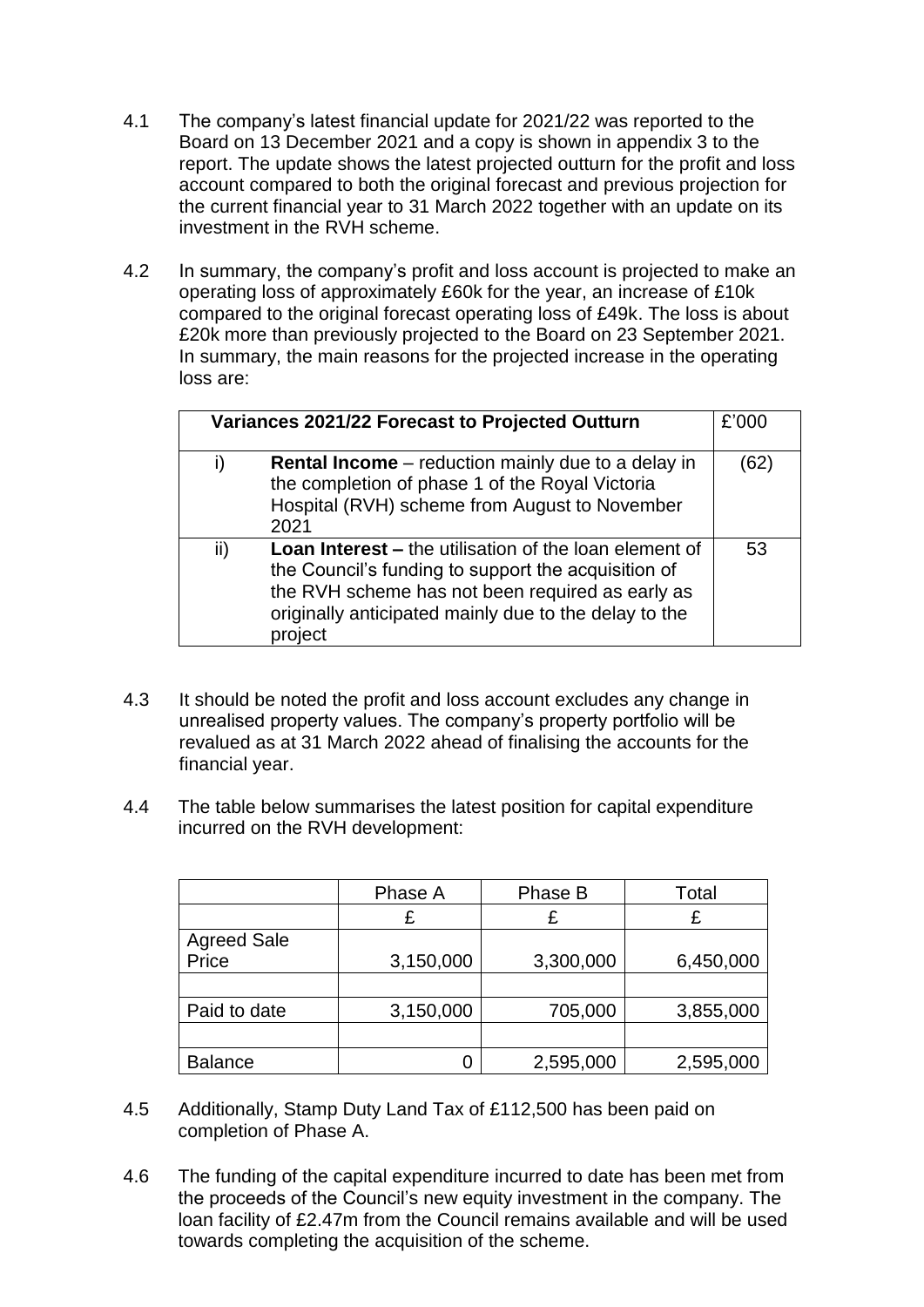4.7 The latest projected financial benefit to the Council from the company in 2021/22 compared to the original estimate is shown in the table below:

| <b>Total</b>                 | 355             | 296        |
|------------------------------|-----------------|------------|
| Grounds Maintenance recharge | 24              | 12         |
| reimbursement                |                 |            |
| <b>Members Allowances -</b>  | 10              | 10         |
| Staff costs - reimbursement  | 25              | 30         |
| Loan repayments              | 29              | 29         |
| Loan interest                | 267             | 215        |
|                              | £'000           | £'000      |
|                              | 2021/22         | 2021/22    |
|                              | <b>Estimate</b> | Projection |

4.8 The reduction in the benefit to the Council is due to the loan to the company for the RVH scheme not being required as early as originally anticipated.

#### **5. LEGAL/FINANCIAL AND OTHER CONTROLS/POLICY MATTERS**

5.1 **Legal (NM) –** The power for councils to trade their services for cost recovery only has been in force for many years. The power for councils to establish companies to trade for profit is set out in the Localism Act 2011. The company model provides a mechanism for local councils to operate more commercially and generate profit.

Officers have taken specialist legal advice from Bevan Brittan and will continue to work with these external legal advisers as and when the need arises.

- 5.2 **Finance (LW) –** This report has been prepared in conjunction with Financial Services and there are no further comments to add.
- 5.3 **Equalities (GE) –** There are no diversity or equalities implications arising from this report.
- 5.4 **Climate Change (LW) –** There are no climate change implications arising directly from this report.

# **6. CONTACT OFFICERS AND BACKGROUND DOCUMENTS**

Councillors with any questions arising out of this report should contact the following officers prior to the meeting:

Lee Walker, Capital & Treasury Senior Specialist Telephone: 01303 85 3593 Email: [lee.walker@folkestone-hythe.gov.uk](mailto:lee.walker@folkestone-hythe.gov.uk)

Gavin Edwards, Board Administrator (Oportunitas Ltd) Telephone: 01303 85 3436